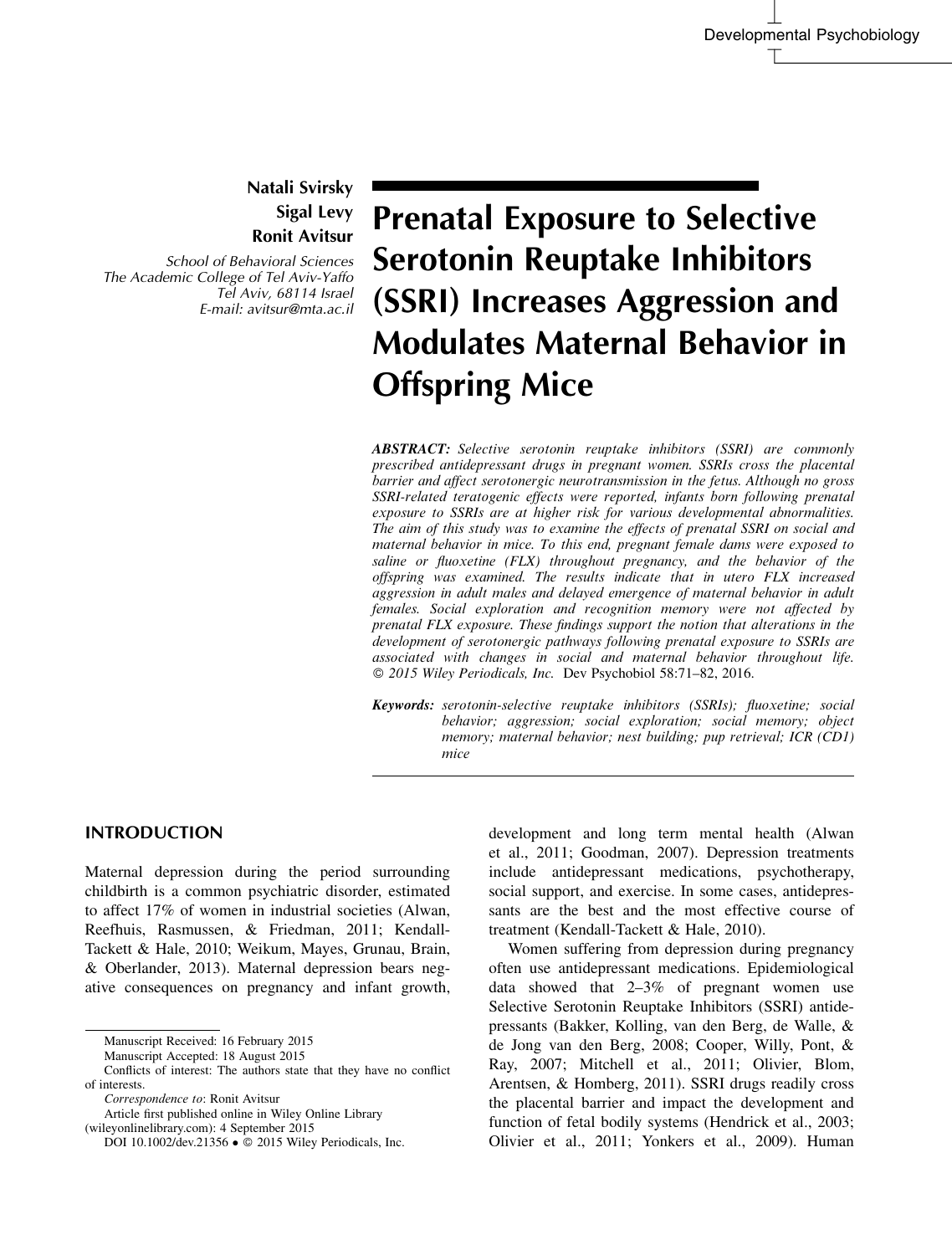studies indicated that prenatal exposure to SSRIs increased the risk for low birth weight and preterm birth (Chambers, Johnson, Dick, Felix, & Jones, 1996), and for persistent pulmonary hypertension (Chambers et al., 2006). Prenatal SSRI exposure was also associated with a self-limiting neonatal withdrawal syndrome, including tremor, restlessness and rigidity (Laine, Heikkinen, Ekblad, & Kero, 2003; Moses-Kolko et al., 2005; Olivier et al., 2011).

Behavioral studies suggested an association between prenatal SSRI exposure and changes in social and emotional behavior. For example, in 3 years old children prenatal SSRI exposure was associated with an increase in internalized behavior, including social withdrawal, anxiety and depressive symptoms, increased emotionality, somatic complains, and sleep problems (Oberlander et al., 2010). In addition, following in utero SSRI exposure umbilical cord blood drug levels were positively correlated with externalized behavior, including aggression and attention deficit/hyperactivity in 4 years old children (Oberlander et al., 2007). Reports further indicated changes in facial reaction to pain and a shorter recovery time from pain in toddlers exposed to SSRI in utero (Oberlander et al., 2005). Studies also described impaired gross motor, social– emotional and adaptive behaviors in infants prenatally exposed to SSRIs (Hanley, Brain, & Oberlander, 2013).

Animal studies support these findings demonstrating increased risk for low birth weight and cardiomyopathy following a prenatal SSRI exposure (Olivier et al., 2011; Vorhees et al., 1994). Behavioral studies in rodents following perinatal exposure to SSRIs showed an increase in behavioral despair, reduced play behavior, diminished novel object exploration, decreased conspecific interactions, and reduced pain sensitivity (Hansen, Sanchez, & Meier, 1997; Lee, 2009; Lisboa, Oliveira, Costa, Venancio, & Moreira, 2007; Rodriguez-Porcel et al., 2011). It should be noted, however, that the prenatal development in rodents is not equivalent to that of humans. Studies showed that rodent brains are less developed at birth compared to human babies (Dobbing & Sands, 1979; Romijn, Hofman, & Gramsbergen 1991), thus conclusions from animal studies should be drawn with caution.

In summary, the literature suggests that prenatal SSRI exposure alters various forms of social behaviors in human and rodents. However, a thorough assessment of the life-long changes of many aspects of this behavior is lacking. Specifically, the long-lasting effects of prenatal SSRI on aggression and maternal behavior were not reported. Moreover, many studies lack clear distinction between the effects of prenatal and neonatal effects of SSRI exposure. In addition, possible gender differences in the response to prenatal SSRI were overlooked in most studies (Schellinck, Cyr, & Brown, 2010). Hence, the following study aims to examine the long-lasting effects of prenatal SSRI exposure on multiple aspects of social behavior in male and female mice.

#### MATERIALS AND METHODS

#### Animals

Subjects were male and female offspring of ICR (CD1) mice purchased from Harlan Laboratories (Jerusalem, Israel). Subject were born and raised at the Academic College of Tel Aviv-Yaffo Animal facility. Room temperature was  $22 \pm 2^{\circ}C$ , with a reversed 12 hr light/dark cycle (lights on at 7:00 PM). Water and solid food pellets were provided ad libitum. Animal care procedures were approved by the National Israeli Committee of Animal Care and Use. All efforts were made to minimize animal suffering, to reduce the number of animals used, and to utilize alternatives to in vivo techniques, if available.

#### Behavioral Tests

Novel Object Exploration. The goal of this test was to assess the level of exploratory behavior. To this end, investigation of a novel object was evaluated. Subjects were placed individually in an observation unit for 5 min to allow acclimation, after which one of two novel objects of different texture and color was introduced into the observation cage. The order by which objects were presented and the location of the objects within the observation unit were determined randomly. Total duration of exploration of the novel object was examined for 5 min. Exploration of an object included deliberate physical contact, sniffing, touching, and climbing over the object (Rodriguez-Porcel et al., 2011).

Object Memory Test. The goal of this test was to assess object recognition memory by the ability of mice to differentiate between familiar and novel objects (Bevins & Besheer, 2006). Object memory test was conducted 10 min after the termination of the novel object exploration test, during which animals remained in the observation cage. Two different objects were introduced at the same time at the two opposite corners of the unit: (1) Familiar: the same object that was used in the novel object exploration test was presented at the same corner as in the former test; (2) Unfamiliar: a novel object was presented at the opposite corner of the observation cage. The two objects differed in texture and color. Duration of investigation of the two objects was assessed for 5 min. Exploration of an object included deliberate physical contact, sniffing, touching, and climbing over the object (Bevins & Besheer, 2006).

Social Preference Test. The goal of this test was to assess the preference for a social stimulus over an inanimate object. This test was conducted 10 min after the termination of the object memory test, during which animals remained in the observation cage. Animals were presented with two stimuli: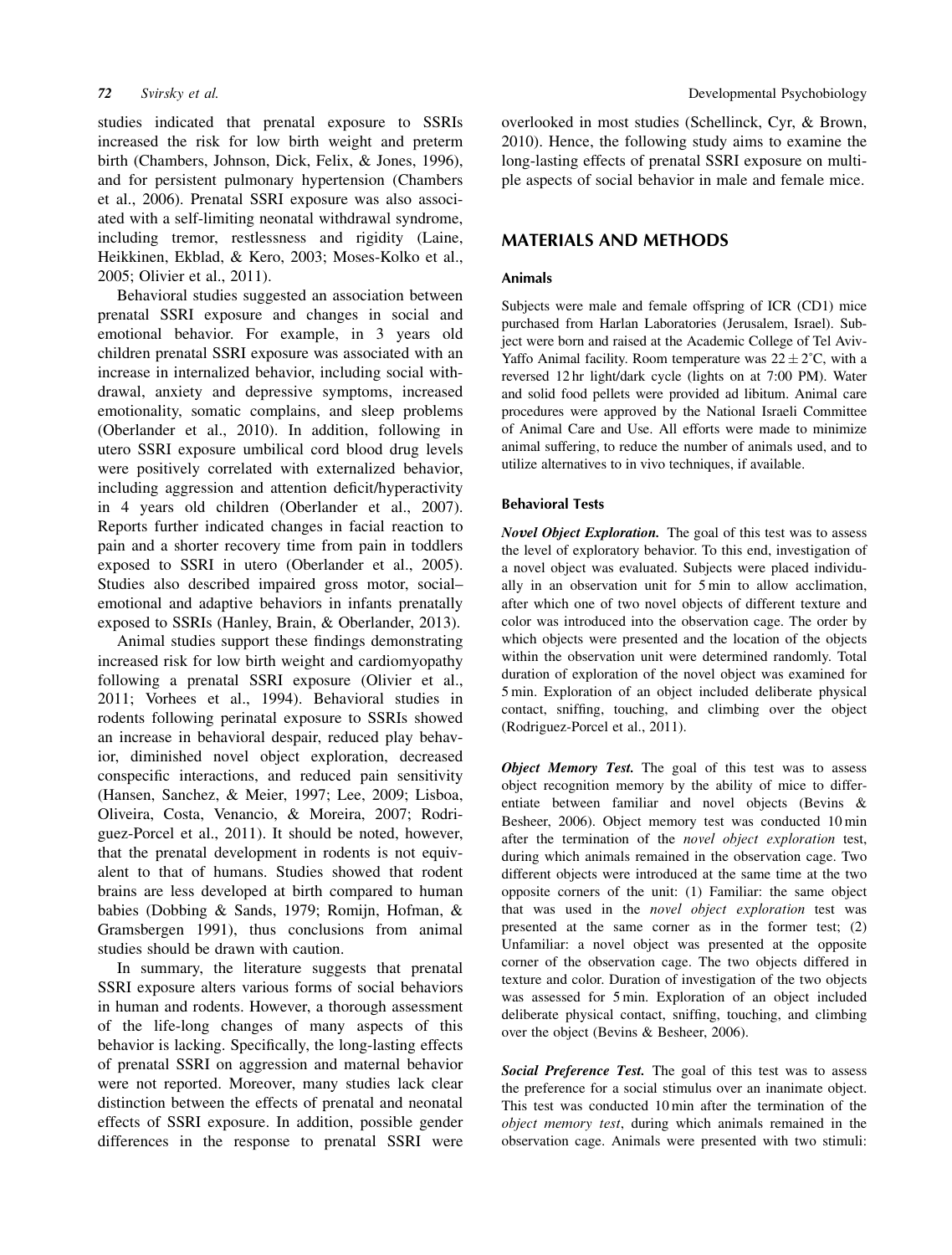(1) Familiar object—the novel object that was used for the object memory test, presented at the same side of the observation cage. (2) Animal: a same-sex 4 weeks old conspecific. Stimulus animals were allowed to freely roam in the observation cage; however, their behavior was not recorded. Duration of investigation of the object and the stimulus animal were assessed for 5 min (Rodriguez-Porcel et al., 2011).

Social Exploration and Social Memory. Subjects were placed individually in the observation unit for 5 min of acclimation. To assess social exploration, subjects were introduced with a same-sex 4 weeks old stimulus mouse for 5 min. Social exploration of the experimental subjects was recorded. At the end of the observation stimulus animals were removed from the observation cage and subjects remained in the cage for 10 min recess. Following recess, social recognition memory was assessed using the social memory test (Bevins & Besheer, 2006). Subjects were introduced with two stimulus mice placed at two opposite corners of the observation unit: (1) Familiar: the same stimulus mouse that was used in the previous trial; (2) Unfamiliar: a novel same-sex, 4-weeks old conspecific. Duration of social exploration and number and duration of aggressive attacks were recorded for 5 min (Crawley, 2007). In both tests, stimulus animals were allowed to freely roam in the observation unit. The behavior of the stimulus animals was not recorded and data were based on the behavior of the experimental subjects only. Social investigation of a stimulus animal was defined as intentional physical contact initiated by the experimental subject, including sniffing, following, and climbing over or under the juvenile conspecific. In cases were aggressive behavior was noted, the number of aggressive attacks, the total duration of attacks and the percentage of aggressors per group were also assessed. Aggressive attacks included mount, bite and chase with physical contact exhibited by the experimental subject towards the stimulus animals (Avitsur, Stark, Sheridan, 2001; Avitsur, Stark, Dhabhar, Kramer, & Sheridan, 2003).

Maternal Behavior. Female mice display a range of maternal behaviors, including nest building, gathering young into the nest, incubation, feeding, and protecting of the young. Female mice typically prepare a nest before parturition. Once the pups are born, nursing is the main part of maternal behavior, and pups are weaned through a gradual nonaggressive process after about 3 weeks (Crawley, 2007; Russell & Leng, 1998; Weber & Olsson, 2008). Accordingly, two tests were conducted in order to assess the quality of maternal behavior: the nest quality test during late pregnancy and the pup retrieval test following parturition.

Nest quality. Nest quality was examined once a Day on GD14-GD16. Female subjects were removed from the homecage along with all nesting material. Fresh, pre-weighed nesting material was placed in the cage, and subjects were immediately returned into the cage. Nest quality was examined 4 hr later on a scale of  $1-4$  ( $1 =$ no nest and nesting material largely untouched;  $2 =$ low quality flat nest;  $3 = a$  recognizable nest with low walls;  $4 =$ high quality nest, with walls higher than mouse body height on most of its circumference) (Seip & Morrell, 2008). In addition, length, height, width, weight, and the presence of a roof and a floor were recorded (Crawley, 2007).

Pup retrieval. Pregnant female subjects were examined twice a Day (morning and evening), from the 16 Day of pregnancy, for the presence of parturition. Litter size was noted on postnatal Day (PND) 1. Pup retrieval test was conducted once a Day on PND 2–4. Two pups were taken out of the nest and placed outside the nest on two opposite sides of the home cage. The time elapsed until the dam returned the pups back into the nest was noted. If the pups were not returned to the nest after 10 min, the pups were returned to the nest by the observer (Crawley, 2007).

#### Procedure

Male and female mice were housed together until pregnancy was determined by the presence of a vaginal plug (gestational Day (GD) 0). From GD1 throughout pregnancy, females were housed individually and injected daily with fluoxetine (FLX, 10 mg/kg/day, s.c. in a volume of 10 ml/kg, Santa Cruz Biotechnology, Inc., Dallas, TX), or with equal volumes of sterile saline (SAL)  $(n = 10 \text{ dam/group})$ . The dose used in this study was chosen based on our earlier studies and several previous reports using similar doses (e.g., Avitsur, Levy, Goren, & Grinshpahet, 2015a; Bairy, Madhyastha, Ashok, Bairy, & Malini, 2007; da-Silva, Altenburg, Malheiros, Thomaz, & Lindsey, 1999; Forcelli & Heinrichs, 2007; Hodes, Hill-Smith, Suckow, Cooper, & Lucki, 2010). At birth, the number of pups per litter was noted. On PND1 litters were weighed and culled to 10 pups. Systematic observations of dams and pups, including assessment of nest building, pup retrieval to the nest and pup survival from PND1 until weaning indicated that maternal behavior was not altered by the prenatal treatment and all pups survived until weaning (data not shown). Thus, it is suggested that this procedure did not induce significant withdrawal symptoms.

Offspring were weaned at the age of 21–23 days and housed in same-sex cages with their littermates. Offspring prenatally exposed to SAL or FLX underwent behavioral testing twice, at the age of 28–31 days (young) and again at the age of 49–52 days (adult), except where otherwise specified. Subjects  $(n = 40)$  were sampled from their litters according to sex and prenatal treatment. Up to two animals from the same sex and litter were included in the same experimental group. The study included four groups  $(n = 10)$ group): (I) Males prenatally exposed to SAL; (II) Males prenatally exposed to FLX; (III) Females prenatally exposed to SAL; (IV) Females prenatally exposed to FLX.

All behavioral tests except for maternal behavior were conducted in a transparent Plexiglas observation unit (size  $40 \times 40$  cm, height 35 cm). Experimental materials and the observation unit were cleaned with an ethanol solution (70%) between animals to ensure the absence of remaining olfactory cues between trials. Behavioral tests were performed during the first half of the dark phase of the diurnal cycle under red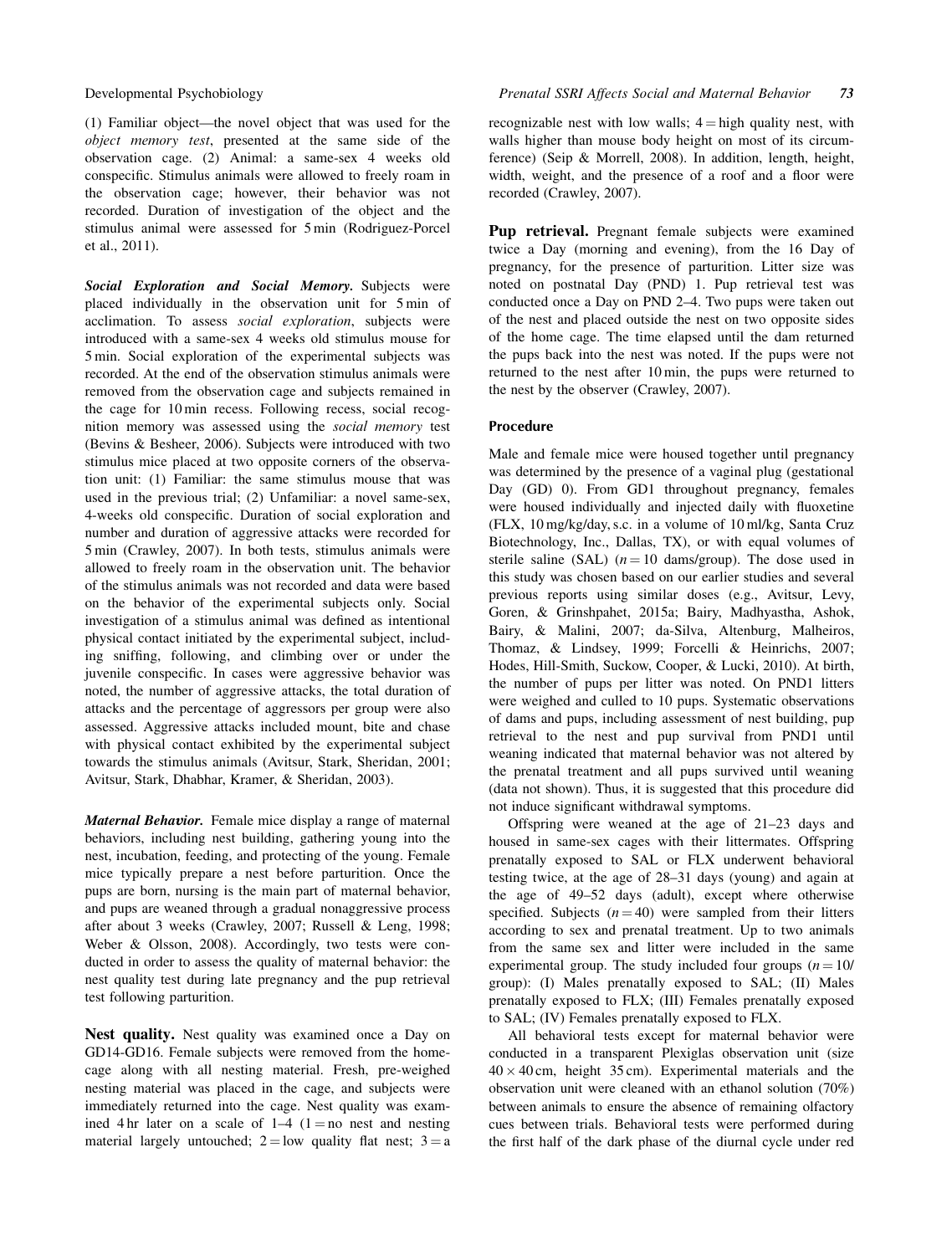light illumination. Tests were conducted according to the following order: *novel object exploration, object memory*, and social preference tests were conducted on the same experimental day. Social exploration and social memory tests were conducted on the same experimental day; 1–3 days following the novel object exploration, object memory and social preference tests. Animals were allowed 10 min recess between tests that were performed on the same day. During the 10 min recess, animals remained in the observation cage. Different stimulus animals were used for the social preference and the social memory tests. Behavioral observations were recorded and later coded using the Noldus Observer Video-Pro software package (Noldus Information Technology, Sterling, VA).

Following behavioral tests, SAL and FLX female offspring underwent a breeding procedure at the age of 61–62 days. Male ICR mice were introduced into the female's cages until pregnancy was determined by the presence of vaginal plug (GD0). Females were housed individually and were undisturbed throughout pregnancy except for behavioral examinations. Additionally, on PND1, litter size was noted. Maternal behavior of female offspring was examined using the nest quality and pup retrieval tests as described.

#### Statistical Analysis

Unless otherwise specified, outlier observations (deviating from the mean  $\pm 2$  standard deviations range) were excluded from the analysis. Following exclusions all groups included at least eight subjects. In the social exploration and social memory tests, the variability of social exploration was high, resulting in a large number of outliers. Further analysis revealed that the source of this variability is the increased aggression exhibited by some of the subjects, which did not have a normal distribution. Thus, most of the outliers were in fact subjects that showed aggressive behavior. As aggressive behavior was common and a part of the focus of this study, it was decided that outliers should not be excluded from the analysis of the social exploration and social memory tests.

The results are presented as means (M) and standard deviations (SD). For statistical analysis of variance of within and between groups, ANOVA with repeated measures test was applied with prenatal treatment (SAL/FLX) and sex (male/female) as the between subjects factors and age (young/adult) as the within subjects factor. Additional within subject factors are stated below where appropriate. For the comparison of groups with two within subject variables an ANOVA with repeated measures was used. For the comparison between two groups an independent T test was applied. For all post-hoc comparisons, other than the aggression tests, the Bonferroni Post-hoc test was used. For post-hoc comparisons of the aggression tests condition Simple Contrast were used on account of evidence from other studies about male rather than female aggression. For the nest quality test, to standardize the objective measurements (length, height, width, weight and the presence of a roof and a floor) a z-score was calculated for each of the different measurement and a mean z score was calculated for each separate Day of assessment. Differences were considered significant at  $p < .05$  and marginally significant at  $p < 0.1$ .

#### RESULTS

### Litter Size and Pup Weight

T-test revealed that prenatal treatment had no significant effect on litter size at birth and average pup weight on PND1 (Litter size: Sal:  $M = 10.8$ , SD = 3.4; FLX:  $M = 11.3$ , SD = 2.8,  $p > 0.1$ ; Pup weight: Sal:  $M = 1.8$ ,  $SD = .2$ ; FLX:  $M = 1.9$ ,  $SD = .13$ ,  $p > .1$ ).

#### Novel Object Exploration

ANOVA revealed a significant effect for age on the duration of object exploration  $(F(1,36) = 8.67, p = .01)$ , indicating that adult mice investigated the object longer than young mice (Young:  $M = 38.86$ , SD = 19.98; Adult:  $M = 53.23$ ,  $SD = 21.94$  s). Prenatal treatment and sex had no significant effect on the duration of object exploration ( $p = .49$  and .35, respectively).

#### Object Memory Test

To compare the duration of exploration of the familiar and the unfamiliar objects an ANOVA was performed with an additional within subject variable: object type (familiar/unfamiliar). ANOVA revealed a significant main effect for object type  $(F(1,34) = 23.85, p = .001)$ , indicating that mice explored the unfamiliar object more than the familiar one. An interaction was also found between the effects of age and object type  $(F)$  $(1,34) = 6.87$ ,  $p = .01$ ), indicating that the preference for the unfamiliar object was higher in adult mice (Young-familiar object:  $M = 38.69$ , SD = 24.43; Youngunfamiliar object:  $M = 49.10$ , SD = 30.51; Adult-familiar object:  $M = 32.11$ , SD = 13.10; Adult-unfamiliar object:  $M = 64.48$ , SD = 31.97). There was no significant effect for prenatal treatment on object memory  $(p > .7)$ . An additional ANOVA was performed on the proportion of time spent exploring the unfamiliar object (unfamiliar object exploration duration divided by total exploration duration) as the dependent variable, sex and treatment as between subjects factors and age as a within subject factor. No significant treatment effect or interactions were found  $(p > .1)$ .

#### Social Preference Test

To compare the duration of exploration of the object and the stimulus mouse an ANOVA was performed with an additional within subject variable: target type (object/animal). ANOVA revealed an interaction between the effects of age and target type (F  $(1,34) = 40.88, p = .001$ , indicating that in adult mice the duration of exploration of the stimulus mouse was significantly higher compared to object exploration. Additionally, there was an interaction between age, sex,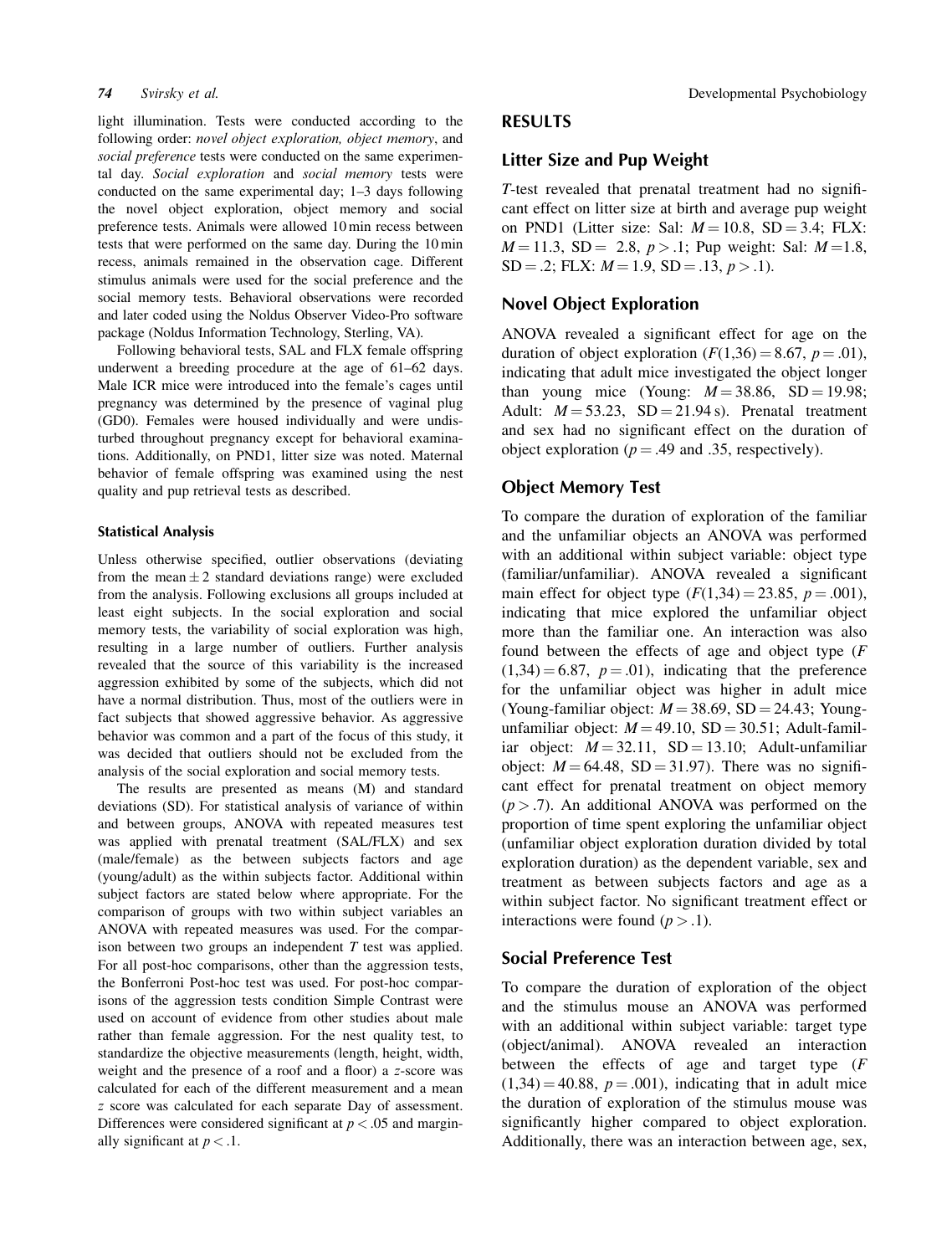and prenatal treatment on the duration of exploration  $(F(1,34 = 4.87, p = .03))$ , indicating that in young females, FLX significantly increased duration of animal exploration compared to SAL ( $p = .036$ ). FLX had no significant effect on social preference in all other groups (Fig. 1).

#### Social Exploration

ANOVA revealed a significant interaction between age and sex on the duration of social exploration (F  $(1,36 = 4.44, p = .04)$ , indicating that in adult animals the duration of exploration of the stimulus mouse was higher in males compared to females. There was no significant effect for prenatal treatment on social exploration ( $p > 0.1$ , Table 1).

Aggression in the Social Exploration Test. Aggressive behavior was not exhibited in young animals and was at negligible levels in females (Wimer & Fuller, 1966).



FIGURE 1 Effect of prenatal exposure to saline (SAL) or fluoxetine (FLX) on the duration of exploration of an object or a stimulus mouse in female (A) and male (B) subjects in the Social Memory Test. All animals presented a significant preference for the stimulus mouse over the object. In addition, the duration of investigation was higher in adult compared to young subjects. In young females, prenatal FLX treatment significantly increased exploration of the stimulus mice compared to SAL controls. Data are presented as mean  $\pm$  SD. \*Significantly different compared to the corresponding saline group.

Thus, the analysis of aggressive behavior included the adult males only. ANOVA with prenatal treatment as a between subjects factor revealed a significant main effect for prenatal treatment on the number of aggressive attacks  $(F(1,18) = 4.58, p = .046)$ , and the duration of aggressive attacks  $(F(1,18) = 4.58, p = .046)$ , indicating in adult males prenatal FLX significantly increased the number and duration of aggressive attacks compered to SAL controls (Fig. 2). Fisher's exact test was conducted to assess the effect of prenatal treatment on the proportion of male mice that engaged in aggressive behavior. This analysis revealed that there was no significant difference between SAL and FLX males in the proportion of aggressors (1 of 10 SAL males and 4 of 10 FLX males showed aggression,  $p > 0.1$ .

#### Social Memory

To compare the duration of exploration of the familiar and unfamiliar stimulus mice ANOVA was performed with an additional within subject variable: target type (familiar/unfamiliar). ANOVA revealed an interaction between age and sex on the duration of social exploration  $(F(1,36 = 5.33, p = .03))$ , indicating that in young animals the duration of exploration was higher in females compared to males. There was no significant effect of prenatal treatment on the duration of the social exploration of the stimulus mice and no significant preference for the unfamiliar over a familiar target (Table 2). An additional ANOVA was performed on the proportion of time spent exploring the unfamiliar mouse (unfamiliar mouse exploration duration divided by total exploration duration) as the dependent variable, sex and treatment as between subjects factors and age as a within subject factor. No significant treatment effect or interactions were found  $(p > 0.1)$ .

Aggression in the Social Memory Test. Similar to the social exploration test, aggression was not exhibited in young animals and was at negligible levels in females

Table 1. Effect of Prenatal Exposure to Saline (SAL) or Fluoxetine (FLX) on the Duration of Social Exploration of a Same-Sex 4-Weeks Old Conspecific in the Social Exploration Test

|                   | Female                     |                            | Male                      |                             |
|-------------------|----------------------------|----------------------------|---------------------------|-----------------------------|
|                   | Young                      | Adult                      | Young                     | Adult                       |
| SAL<br><b>FLX</b> | 94.7 (43.2)<br>91.4 (45.8) | 95.1 (34.0)<br>99.2 (30.1) | 84.1 (28.4)<br>69.0(28.4) | 106.9(39.6)<br>107.4 (32.9) |

Data are presented as mean (SD) in seconds. The duration of exploration of the stimulus mouse was significantly higher in males compared to females. Prenatal treatment had no significant effect on social exploration.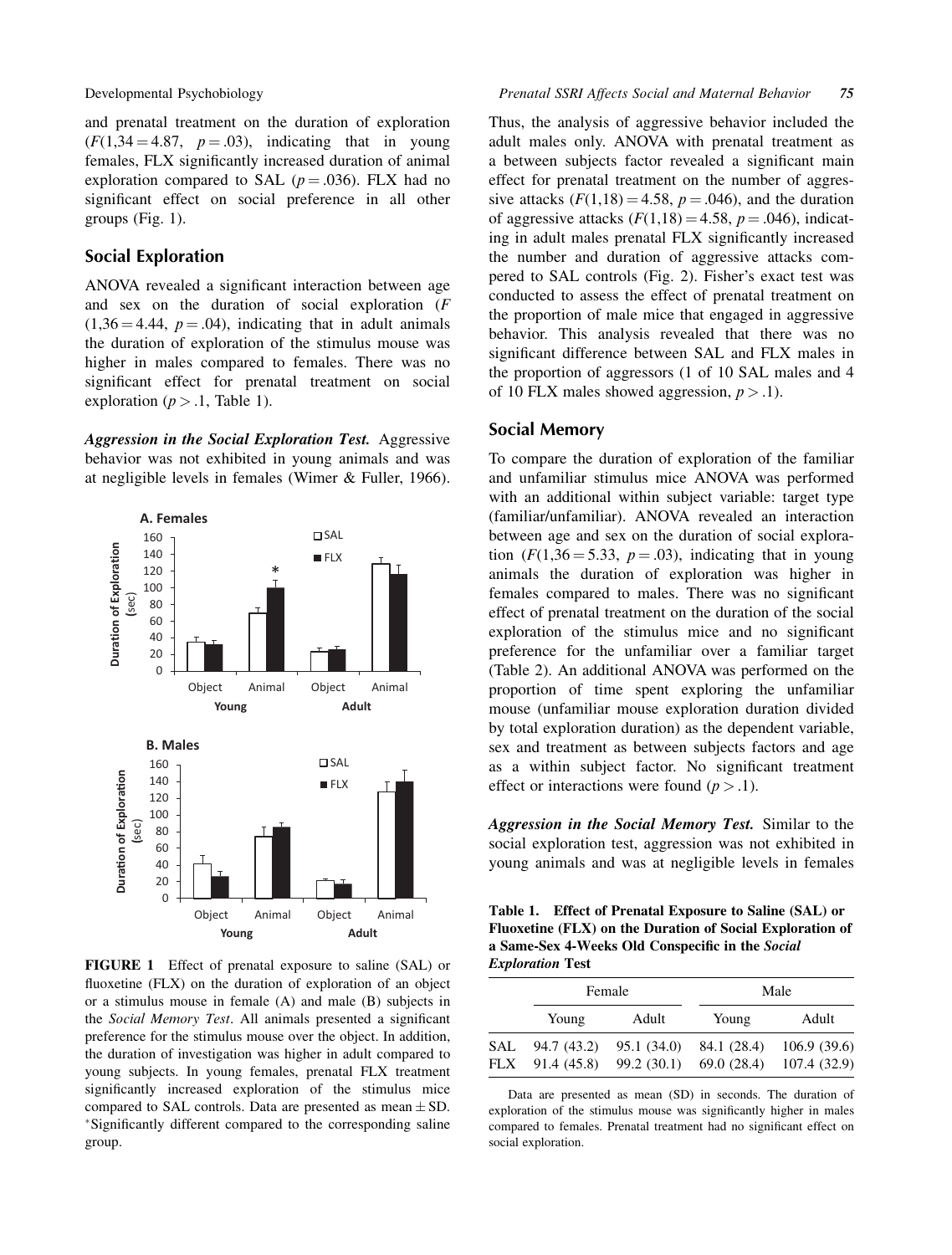

FIGURE 2 Effect of prenatal exposure to saline (SAL) or fluoxetine (FLX) on the number (A) and duration (B) of aggressive attacks in the social exploration test in adult male mice. Prenatal FLX significantly increased the number and duration of aggressive attacks compered to SAL controls. Data are presented as mean  $\pm$  SD. \*Significantly different compared to the corresponding saline group.

(Wimer & Fuller, 1966). Thus, the analysis of aggressive behavior included adult males only. ANOVA with prenatal treatment as a between subjects factor revealed a marginally significant effect for prenatal treatment on the number of aggressive attacks  $(F(1,18) = 3.62)$ ,  $p = .073$ ), and the duration of aggressive attacks  $(F(1,18) = 4.39, p = .051)$  exhibited towards the familiar and unfamiliar stimulus partners, indicating that prenatal FLX significantly increased the number and duration of aggressive attacks exhibited by adult male mice in the social memory test (Fig. 3). No preference for attacking an unfamiliar over a familiar target was exhibited. Fisher's exact test was conducted to assess the effect of prenatal treatment on the proportion of male mice that engaged in aggressive behavior. This analysis revealed that there was no significant difference between SAL and FLX males in the proportion of aggressors (5 of 10 SAL males and 6 of 10 FLX males showed aggression,  $p > .1$ ).

#### Maternal Behavior

Litter Size. Seven of the ten SAL females and eight of the ten FLX females gave birth. Fishers exact test did

not show a significant difference in birth incidence between groups ( $p > 0.1$ ). An independent samples T-test between the two treatment groups revealed a marginally significant effect for prenatal treatment on litter size  $(t(13) = 2.12, p = .054)$ , suggesting that females prenatally exposed to FLX had a smaller number of pups per litter compared to the control group (SAL(7):  $M = 10.14$ , SD = 3.38; FLX(8):  $M = 6$ , SD = 4.07).

Nest Quality. Nest quality scale scores (subjective) and nest size measurements (objective) were analyzed in subjects who gave birth, using an ANOVA with Day of the examination (GD 14, 15, 16) as a within subjects variable, and prenatal treatment (SAL/FLX) as a between subjects variable. A significant interaction was revealed between Day of examination and treatment for nest quality scale  $(F(2,22) = 3.97, p = .03)$  and a marginally significant interaction was found for the nest size measurement  $(F(2,22) = 2.98, p = .071)$ . The pattern of behavior was similar in both measurements: on the first Day nest quality was lower in the FLX treatment group compared to the controls, on the second Day quality differences narrowed and on the third Day FLX treatment group exhibited improved

Table 2. Effect of Prenatal Exposure to Saline (SAL) or Fluoxetine (FLX) on the Duration of Social Exploration of a Familiar and Unfamiliar Same-Sex 4-Weeks Old Conspecific in the Social Memory Test

|            |            | Female      |            | Male       |            |
|------------|------------|-------------|------------|------------|------------|
|            |            | Young       | Adult      | Young      | Adult      |
| <b>SAL</b> | Familiar   | 55.2 (14.8) | 62.9(7.9)  | 56.7(8.7)  | 65.7(7.5)  |
|            | Unfamiliar | 56.1 (50.3) | 7.4(7.5)   | 47.1(9.0)  | 70.4(9.0)  |
| <b>FLX</b> | Familiar   | 60.3(6.1)   | 58.2 (6.3) | 54.3 (8.9) | 63.1(4.9)  |
|            | Unfamiliar | 78.2 (62.3) | 11.6(7.0)  | 45.7(6.0)  | 57.3 (7.0) |

Data are presented as mean (SD) in seconds. The total duration of exploration of the stimulus mice was significantly higher in young females compared to young males. Prenatal treatment had no significant effect on the duration of exploration.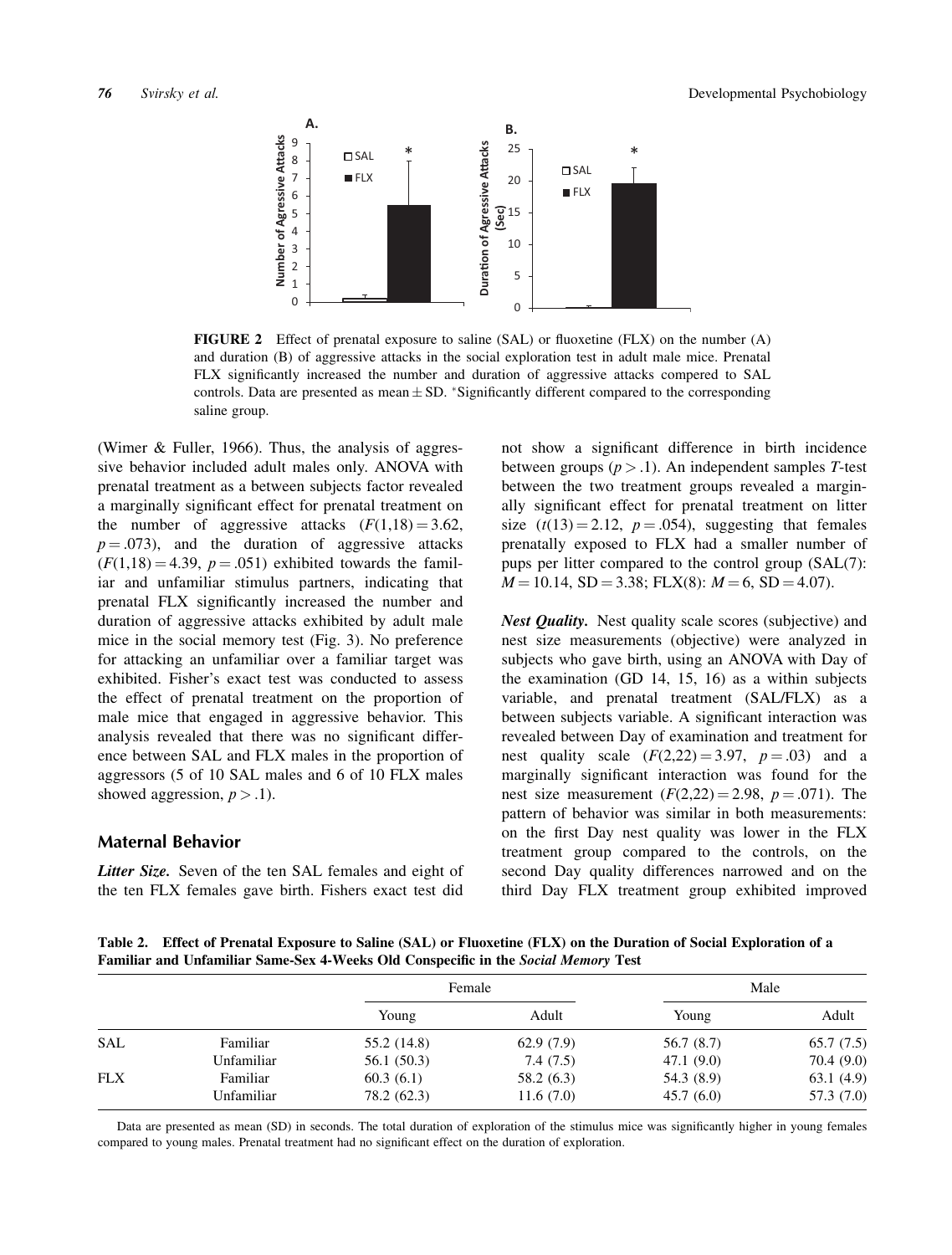

FIGURE 3 Effect of prenatal exposure to saline (SAL) or fluoxetine (FLX) on the number (A) and duration (B) of aggressive attacks in the social memory test in adult male mice. Data depict the total number and duration of aggressive attacks exhibited towards the familiar and unfamiliar stimulus mice. Prenatal FLX increased the number and duration of aggressive attacks compered to SAL controls. Data are presented as mean  $\pm$  SD.  $\wedge$ Marginally significant difference compared to the corresponding saline group.

nest quality compared to the control group. Further analysis on data gathered on the different days of measurement separately did not reveal a significant difference between treatment groups (Fig. 4A and B).

Pup Retrieval. An analysis of variance with Day of the examination (PND 2, 3, 4) as a within subjects variable, and prenatal treatment (SAL/FLX) as a between subjects variable revealed an interaction between Day of measurement and treatment on retrieval time for the first pup  $(F(2,26) = 3.52, p = .04,$ Fig. 4C), but not for the second pup (Table 3). On PND2, retrieval time for the first pup was longer in the FLX treatment group compared to the control group. On PND3 retrieval time differences narrowed and there was no significant difference between groups, and on PND4 retrieval time was shorter in the FLX treatment compared to the control group. Further analysis on data gathered on the different days of measurement separately did not reveal a significant difference between treatment groups.

### **DISCUSSION**

The present study sought to determine the effects of prenatal FLX exposure on multiple aspects of social interactions in male and female mice. The results demonstrated that prenatal exposure to FLX had no effect on the duration of exploration of a social partner, however, increased aggression in adult male mice. In the presence of a juvenile counterpart, FLX male mice demonstrated significantly higher number and longer duration of aggressive attacks compared to SAL controls. This finding is consistent with several human studies that showed increased aggression following

prenatal SSRI exposure (Oberlander et al., 2007, 2010). Animal studies reported variable results. Lisboa et al. (2007) reported that exposure to FLX during pregnancy and lactation had no effect on the number and duration of aggressive attacks in mice. In contrast, Kiryanova and Dyck (2014) reported that exposure of mouse dams to high dose of FLX beginning on gestation Day 15 until postnatal Day 12 increased aggression of male mouse offspring. Along the same lines, it was shown that exposure to fluoxetine on gestation days 13–21 increased foot shock-induced aggression in male offspring (Singh, Jaiswal, Singh, & Bhattacharya, 1998). Studies using other SSRI drugs also showed contradicting results. Exposure of rat dams to citalopram during lactation resulted in reduced aggression in the offspring (Manhaes de Castro et al., 2001), while exposure of mouse dams to paroxetine 4 weeks prior to pregnancy and during pregnancy increased male aggression during cage changing (Coleman, Christensen, Gonzalez, & Rayburn, 1999). Together, these studies show that perinatal exposure to SSRIs is relevant for the development of aggressive behavior; however, the specific outcome may vary depending on differences in drug dosage, timing of administration, procedure of behavioral testing and the species of subjects.

Females prenatally treated with FLX were allowed to breed and litter size and maternal behavior were examined. Prenatal FLX treatment induced a marginal reduction in the number of pups per litter. This finding may suggest that prenatally FLX exposed mothers conceived and gave birth to a smaller number of pups. However, since litter size was recorded on PND1 this reduction may have been due to reduced post-natal survival of pups associated with physiological vulnerability or inadequate maternal care. The latter is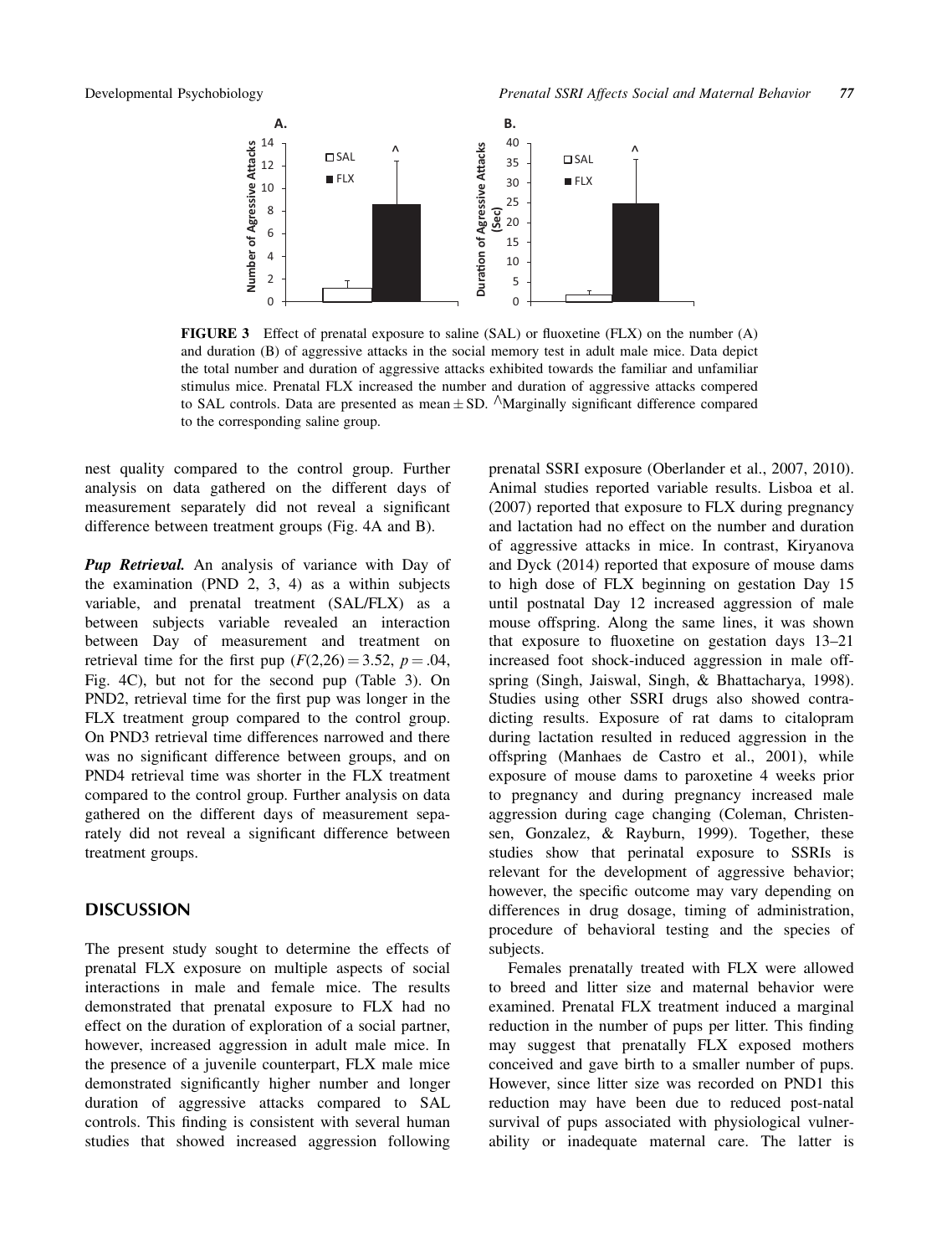

FIGURE 4 Effect of prenatal exposure to saline (SAL) or fluoxetine (FLX) on maternal behavior in adult female mice. Nest quality scale (A) and mean Z-score of nest size measurments (B) were assessed on gestations Day (GD) 14–16. Pup retrieval time (C) was assessed on post nataldays (PND) 2–4. Figure depicts the time elaped until retrieval of the first pup into the nest. All maternal behavior pattern show a similar pattern and suggest a delayed emergence of maternal behavior in the FLX-treated group. Data are presented as mean  $\pm$  SD.

supported by the results of the behavioral tests that demonstrated delayed emergence of maternal behavior in animals prenatally exposed to FLX. Specifically, maternal nest building prior to parturition, and pup retrieval behavior early after birth were altered by prenatal FLX treatment. The two measurements showed a similar response pattern in that during the earlier testing sessions nest quality and pup retrieval were poorer in the FLX group compared to the controls, however, during the later tests the differences narrowed

Table 3. Effect of Prenatal Exposure to Saline (SAL) or Fluoxetine (FLX) on Maternal Behavior in the Pup Retrieval Test

|      | PND <sub>2</sub> | PND <sub>3</sub> | PND4          |
|------|------------------|------------------|---------------|
| SAL  | 126.1(49.2)      | 114.3 (158.7)    | 149.3 (201.4) |
| FLX. | 236.9 (176.3)    | 160.5 (138.8)    | 96.9 (97.8)   |

Data are presented as mean (SD) in seconds. Pup retrieval time was assessed on post nataldays (PND) 2–4. The table depicts the time elaped until retrieval of the second pup into the nest. Time elapsed until the retrieval of the first pup is presented in Figure 4. Prenatal FLX treatment had no effect on retrieval time of the second pups.

and FLX treatment group exhibited improved maternal care. To the best of our knowledge, this is the first indication of delayed emergence of the instinctive maternal behavior in dams prenatally exposed to SSRIs, and the implications of these findings are yet to be determined. Several brain regions are relevant to maternal behavior in rodents, including the medial preoptic area, ventral tegmental area, hippocampus, and amygdala (Johns et al., 2005). In utero SSRI-related changes in structure or function of these areas may be involved in mediating the observed deficits in maternal behavior (Cabrera-Vera & Battaglia, 1998).

Although the mechanisms of the effects of prenatal SSRI on male aggression and female maternal behavior were not examined in the current study, previous reports suggest a role for oxytocin in these effects. Oxytocin is the most prominent neuro-hormone known to influence and reinforce social and maternal behavior in human and animals (Lieberwirth & Wang, 2014; Rilling & Young, 2014; Walker & McGlone, 2013). In the central nervous system, oxytocin and serotonin neural systems greatly overlap (Dölen, Darvishzadeh, Huang, & Malenka, 2013). Furthermore, evidence suggested a link between serotonin and oxytocin function in the brain. Studies have shown that activation of serotonin receptors promoted the secretion of oxytocin (Van De Kar, Rittenhouse, Li, Levy, & Brownfield, 1995), and SSRIs administration increased levels of oxytocin in adult male rats (Uvnäs-Moberg, Björkstrand, Hillegaart, & Ahlenius, 1999). A recent study further reported that blocking serotonin neurotransmission impaired social reinforcement signal received throughout the oxytocin system (Dölen et al., 2013). Prenatal SSRI exposure was reported to affect the development of serotonergic pathways (Hanley & Oberlander, 2012). The subsequent changes in serotonergic function may cause further changes in the function of oxytocin pathways, resulting in the observed changes in behavior.

In the present study, most of the effects of prenatal FLX exposure appeared in adult animals and young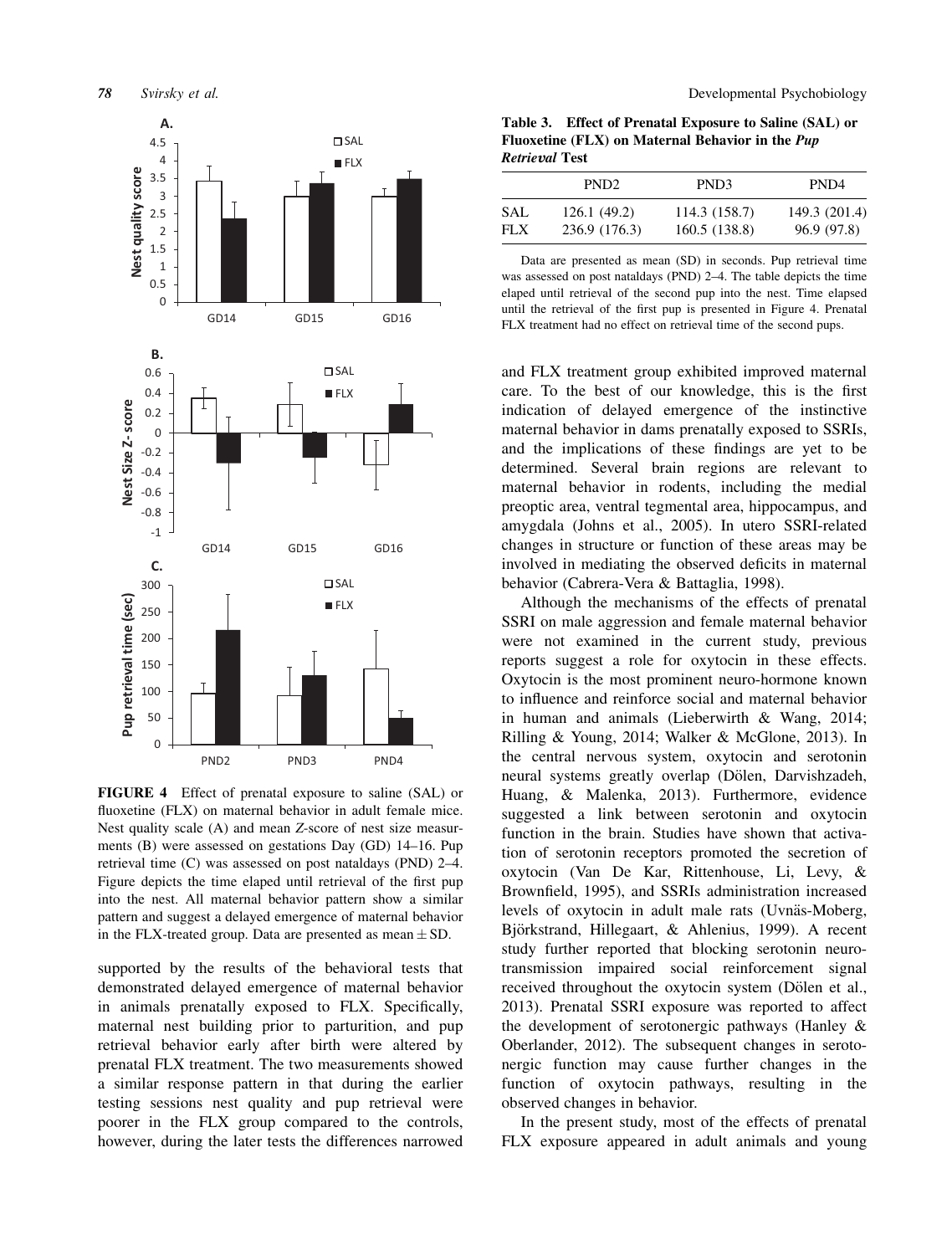mice were hardly affected. Previous studies indicated that the effects of perinatal FLX exposure often vary with age. Perinatal FLX induced anxiety- and depressive like behavior in young animals only (Francis-Oliveira et al., 2013). Furthermore, we have recently reported age-dependent changes in immune function following prenatal FLX exposure (Avitsur et al., 2015a). Age-related changes in the response to perinatal FLX may be associated with changes in serotonin neurotransmission and function throughout life. An earlier report showed that perinatal exposure to SSRIs decreased serotonin content in the frontal cortex in prepubescent rats, while reducing serotonin content in the midbrain of adults (Cabrera-Vera, Garcia, Pinto, & Battaglia, 1997). Prenatal FLX exposure also altered the density of serotonin transporters in sub-regions of the hypothalamus, hippocampus, and amygdala in prepubescent offspring rats, while serotonin transporter density in these brain regions was unaltered in adults (Cabrera-Vera & Battaglia, 1998). The present findings support the notion that the effects of prenatal SSRI vary according to the developmental stage of the brain and add to the understanding of the functional consequences and implications of prenatal alterations in brain serotonergic systems.

In the current study, two recognition memory tests were conducted (Bevins & Besheer, 2006). In the object memory test, mice showed a significant preference for an unfamiliar over a familiar object, demonstrating that the memory of the familiar object was intact. In the social memory test, mice did not show preference for the unfamiliar over the familiar juvenile conspecific; however, these findings may have been influenced by the high levels of aggression observed and may therefore not accurately represent social memory. In both tests, in utero FLX exposure had no effect on the preference for the unfamiliar object or social counterpart, indicating that these aspects of memory function were not affected by prenatal FLX. Reports regarding the long-term outcomes of prenatal SSRI exposure on learning and memory are not abundant. Preschool children prenatally exposed to SSRIs displayed normal intelligence and language skills (Nulman et al., 1997). In rats, prenatal FLX was associated with improved learning and memory in the Morris water maze (Bairy et al., 2007), and with sensorimotor learning deficits (Lee, 2009). Thus, additional studies are necessary to delineate the possible effects of prenatal SSRIs on cognitive function, learning, and memory.

The current study adds to an increasing number of reports indicating that prenatal exposure to SSRIs is associated with lasting developmental changes. One limitation of this study is that cross-fostering procedure was not conducted. Although many studies utilized procedures similar to the current study (e.g., Avitsur et al., 2015b; Bairy et al., 2007; Lisboa et al., 2007; Pawluski et al., 2012), our procedure does not allow separating gestational effects from possible postpartum consequences of exposure to fluoxetine associated with changes in maternal care. Another limitation of this study is that in the clinic SSRIs are normally used in the context of maternal depression, however, in the present study FLX was given to healthy pregnant dams. Maternal depression, by itself, has a large negative impact on offspring development and well-being (Reddy, 2010; Yonkers et al., 2009). Maternal mental illness during pregnancy were associated with changes in the development of essential body systems, slower fetal growth, increased risk for premature delivery and greater incidence of low birth weight (Field, Diego, & Hernandez-Reif, 2006, Field, 2011). Thus, in order to fully determine the advantages of antidepressant medication over the untreated psychiatric disorder it is important to distinguish between the effects of maternal illness from those of the SSRIs medication. It is our hope that additional studies will contribute to the understanding of the effects of prenatal environment on the responses to life challenges, and assist in providing better care for women suffering from mood disorders and their offspring.

### **NOTES**

The author would like to thank Naama Goren and Rachel Grinshpachet for excellent assistance in running the experiments.

### REFERENCES

- Alwan, S., Reefhuis, J., Rasmussen, S. A., & Friedman, J. M. (2011). Patterns of antidepressant medication use among pregnant women in a United States population. Journal of Clinical Pharmacology, 51(2), 264–270.
- Avitsur, R., Levy, S., Goren, N., & Grinshpahet R. (2015a). Early adversity, immunity and infectious diseas. Stress, Feb 27, 1–8, doi: 10.3109/10253890.2015.1017464.
- Avitsur, R., Levy, S., Grinshpahet, R., Goren, N., Hirsh O., Zalko, A. (2015b). Prenatal fluoxetine exposure affects cytokine and behavioral response to an immune challenge. Journal of Neuroimmunology, 284, 49–56.
- Avitsur, R., Stark, J. L., Dhabhar, F. S., Kramer, K. A., & Sheridan, J. F. (2003). Social experience alters the response to social stress in mice. Brain Behavior and Immunity, 17(6), 426–437.
- Avitsur, R., Stark, J. L., & Sheridan, J. F. (2001). Social stress induces glucocorticoid resistance in subordinate animals. Hormones and Behavior, 39(4), 247–257.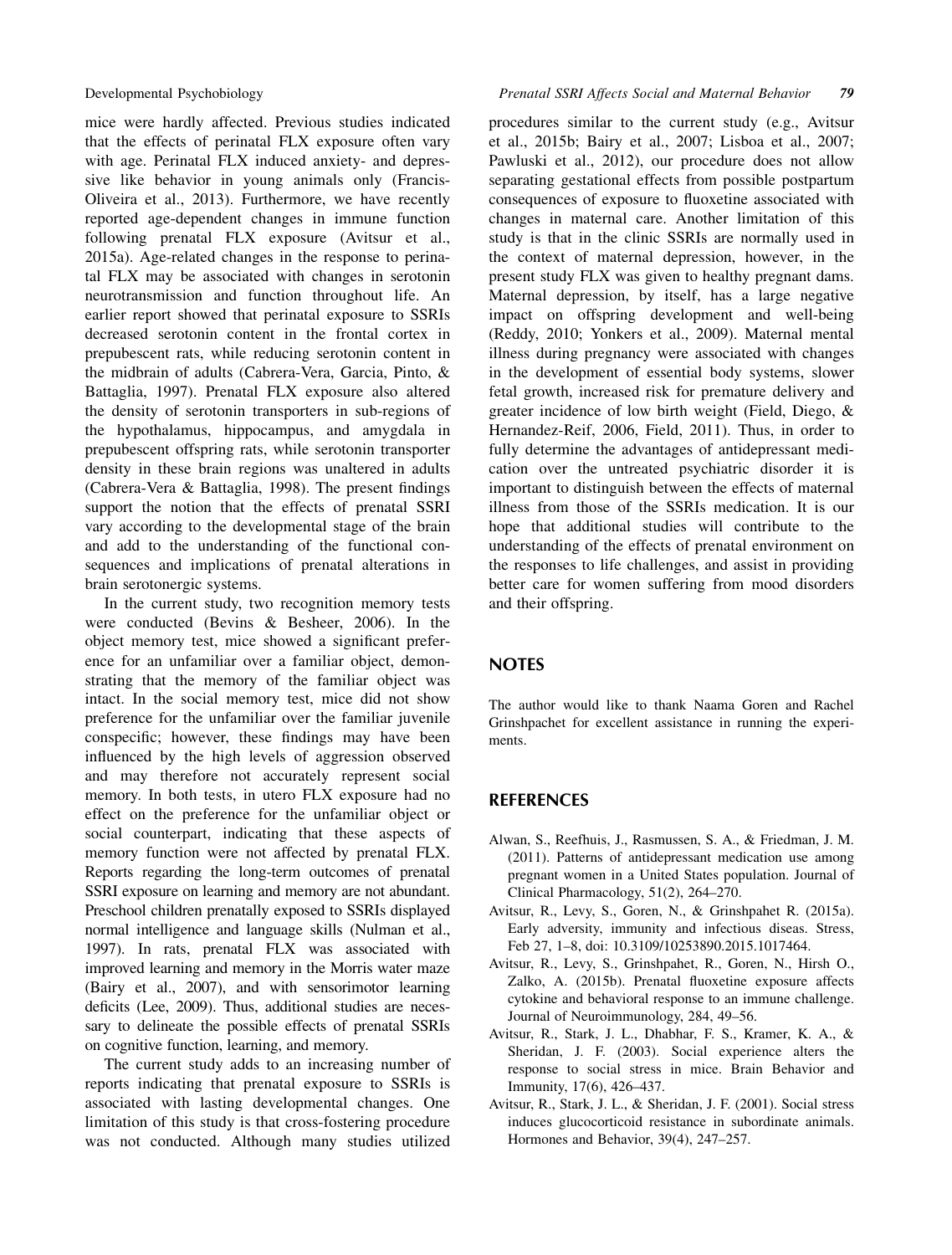- Bairy, K. L., Madhyastha, S., Ashok, K. P., Bairy, I., Malin, S. (2007). Developmental and behavioral consequences of prenatal fluoxetine. Pharmacology, 79(1), 1–11.
- Bakker, M. K., Kolling, P., van den Berg, P. B., de Walle, H. E., & de Jong van den Berg , L. T. (2008). Increase in use of selective serotonin reuptake inhibitors in pregnancy during the last decade, a population-based cohort study from the Netherlands. British Journal of Clinical Pharmacology, 65(4), 600–606.
- Bevins, R. A., & Besheer, J. (2006). Object recognition in rats and mice: A one-trial non-matching-to-sample learning task to study 'recognition memory'. Nature Protocols, 1(3), 1306–1311.
- Cabrera-Vera, T. M., & Battaglia, G. (1998). Prenatal exposure to fluoxetine (Prozac) produces site-specific and age-dependent alterations in brain serotonin transporters in rat progeny: Evidence from autoradiographic studies. Journal of Pharmacology and Experimenntal Therapeutics, 286(3), 1474–1481.
- Cabrera-Vera, T. M., Garcia, F., Pinto, W., & Battaglia, G. (1997). Effect of prenatal fluoxetine (Prozac) exposure on brain serotonin neurons in prepubescent and adult male rat offspring. The Journal of Pharmacology and Experimenntal Therapeutics, 280(1), 138–145.
- Chambers, C. D., Hernandez-Diaz, S., Van Marter, L. J., Werler, M. M., Louik, C., Jones, K. L., & Mitchell, A. A. (2006). Selective serotonin-reuptake inhibitors and risk of persistent pulmonary hypertension of the newborn. The New England Journal of Medicine, 354(6), 579– 587.
- Chambers, C. D., Johnson, K. A., Dick, L. M., Felix, R. J., & Jones, K. L. (1996). Birth outcomes in pregnant women taking fluoxetine. The New England Journal of Medicine, 335, 1010–1015.
- Coleman, F. H., Christensen, H. D., Gonzalez, C. L., & Rayburn, W. F. (1999). Behavioral changes in developing mice after prenatal exposure to paroxetine (Paxil). American Journal of Obstetrics and Gynecology, 181(5 Pt 1), 1166–1171.
- Cooper, W. O., Willy, M. E., Pont, S. J., & Ray, W. A. (2007). Increasing use of antidepressants in pregnancy. American Journal of Obstetrics and Gynecology, 196(6), 544.e1–544.e5.
- Crawley, J. N. (2007). What's wrong with my mouse: Behavioral phenotyping of transgenic and knockout mice. Hoboken, NJ: John Wiley & Sons.
- da-Silva, V. A., Altenburg, S. P., Malheiros, L. R., Thomaz, T. G., & Lindsey, C. J. (1999). Postnatal development of rats exposed to fluoxetine or venlafaxine during the third week of pregnancy. Brazilian Journal of Medical and Biological Research, 32(1), 93–98.
- Dobbing J, & Sands J. (1979). Comparative aspects of the brain growth spurt. Early Human Development, 3(1), 79–83.
- Dölen, G., Darvishzadeh, A., Huang, K. W., & Malenka, R. C. (2013). Social reward requires coordinated activity of nucleus accumbens oxytocin and serotonin. Nature, 501(7466), 179–184.
- Goodman, S. H. (2007). Depression in mothers. Annual Review of Clinical Psychology, 3, 107–135.
- Field, T., Diego, M., Hernandez-Reif, M. (2006). Prenatal depression effects on the fetus and newborn: A review. Infant Behavior & Development, 29(3), 445–455.
- Field, T. (2011). Prenatal depression effects on early development: A review. Infant Behavior & Development, 34(1),  $1 - 14.$
- Forcelli, P. A., & Heinrichs, S. C. (2007). Teratogenic effects of maternal antidepressant exposure on neural substrates of drug-seeking behavior in offspring. Addiction Biology, 13(1), 52–62.
- Francis-Oliveira, J., Ponte, B., Barbosa, A. P., Veríssimo, L. F., Gomes, M. V., Pelosi, G. G., ... Moreira, E. G. (2013). Fluoxetine exposure during pregnancy and lactation: Effects on acute stress response and behavior in the novelty-suppressed feeding are age and gender-dependent in rats. Behavior Brain Research, 252, 195–203.
- Hanley, G. E., & Oberlander, T. F. (2012). Neurodevelopmental outcomes following prenatal exposure to serotonin reuptake inhibitor antidepressants: a "social teratogen" or moderator of developmental risk? Birth Defects Research. Part A, Clinical and Molecular Teratology, 94(8), 651–659.
- Hanley, G. E., Brain, U., & Oberlander, T. F. (2013). Infant developmental outcomes following prenatal exposure to antidepressants, and maternal depressed mood and positive affect. Early Human Development, 89(8), 519–524.
- Hansen, H. H., Sanchez, C., & Meier, E. (1997). Neonatal administration of the selective serotonin reuptake inhibitor Lu 10-134-C increases forced swimming-induced immobility in adult rats: A putative animal model of depression. The Journal of Pharmacology and Experimenntal Therapeutics, 283, 1333–1341.
- Hendrick, V., Stowe, Z. N., Altshuler, L. L., Hwang, S., Lee, E., & Haynes, D. (2003). Placental passage of antidepressant medications. American Journal of Psychiatry, 160(5), 993–996.
- Hodes, G. E., Hill-Smith, T. E., Suckow, R. F., Cooper, T. B., & Lucki I . (2010). Sex-specific effects of chronic fluoxetine treatment on neuroplasticity and pharmacokinetics in mice. The Journal of Pharmacology and Experimenntal Therapeutics, 332(1), 266–273.
- Johns, J. M., Joyner, P. W., McMurray, M. S., Elliott, D. L. Hofler, V. E., Middleton, C. L., ... Walker, C. H. (2005). The effects of dopaminergic/serotonergic reuptake inhibition on maternal behavior, maternal aggression, and oxytocin in the rat. Pharmacology, Biochemistry, and Behavior, 81(4), 769–785.
- Kendall-Tackett, K., & Hale, T. W. (2010). The use of antidepressants in pregnant and breastfeeding women: A review of recent studies. Journal of Human Lactation, 26(2), 187–195.
- Kiryanova, V., & Dyck, R. H. (2014). Increased aggression, improved spatial memory, and reduced anxiety-like behaviour in adult male mice exposed to fluoxetine early in life. Developmental Neuroscience, 36(5), 396–408.
- Laine, K., Heikkinen, T., Ekblad, U., & Kero, P. (2003). Effects of exposure to selective serotonin reuptake inhib-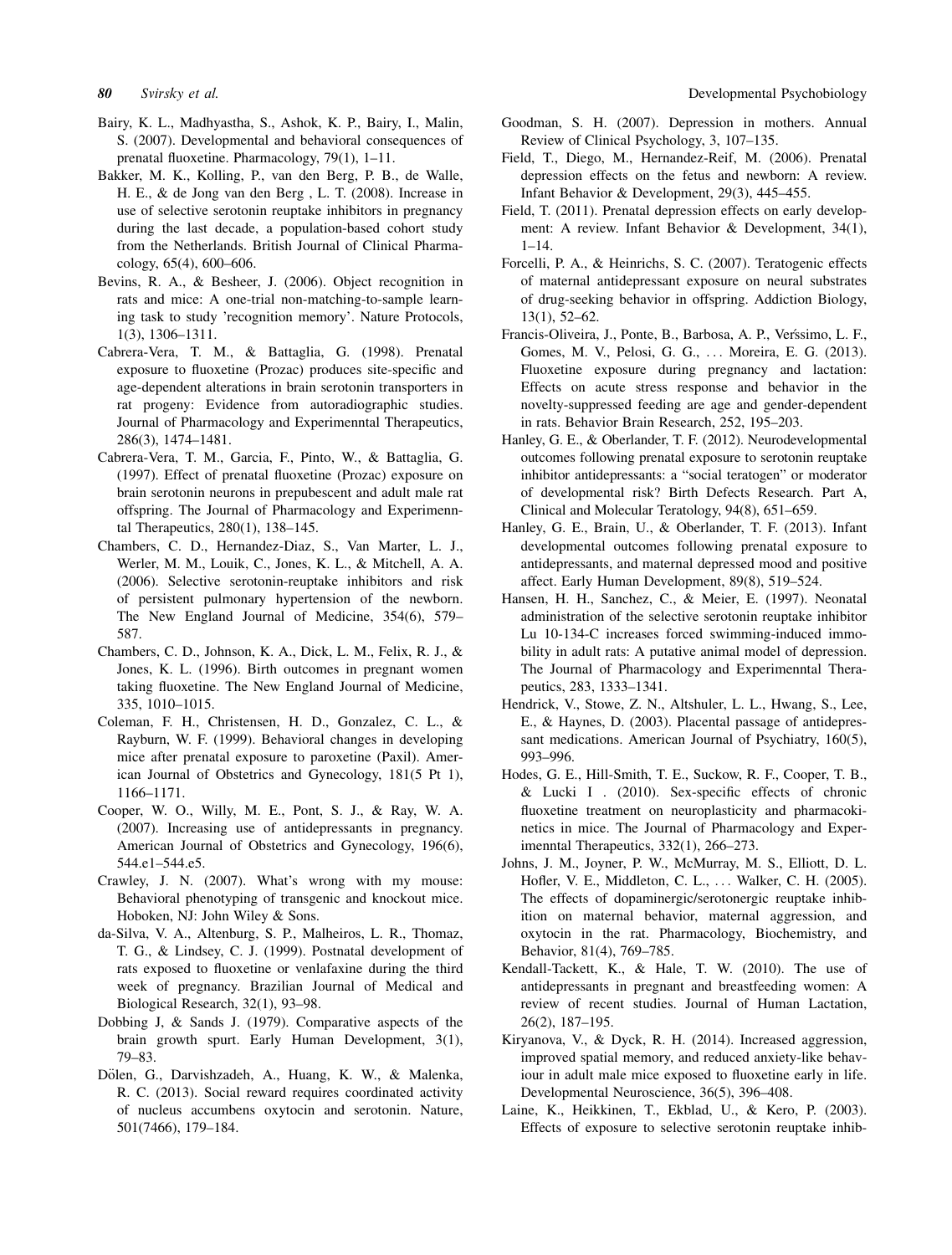itors during pregnancy on serotonergic symptoms in newborns and cord blood monoamine and prolactin concentrations. Archives of General Psychiatry, 60(7), 720–726.

- Lee, L. J. (2009). Neonatal fluoxetine exposure affects the neuronal structure in the somatosensory cortex and somatosensory-related behaviors in adolescent rats. Neurotoxicity Research 15, 212–223.
- Lieberwirth, C., & Wang, Z. (2014). Social bonding: Regulation by neuropeptides. Front Neuroscience, 8, 1–13.
- Lisboa, S. F., Oliveira, P. E., Costa, L. C., Venancio, E. J., & Moreira, E. G. (2007). Behavioral evaluation of male and female mice pups exposed to fluoxetine during pregnancy and lactation. Pharmacology, 80(1), 49–56.
- Manhaes de Castro , R., Barreto Medeiros, J. M., Mendes da Silva, C., Ferreira, L. M., Guedes, R. C., Cabral Filho, J. E., & Costa, J. A. (2001). Reduction of intraspecific aggression in adult rats by neonatal treatment with a selective serotonin reuptake inhibitor. Brazilian Journal of Medical Biological Research, 34(1), 121–124.
- Mitchell, A. A., Gilboa, S. M., Werler, M. M., Kelley, K. E., Louik, C., & Hernández-D´az, S. (2011). National birth defects prevention study. Medication use during pregnancy, with particular focus on prescription drugs: 1976– 2008. American Journal of Obstetrics Gynecology, 205- (1):51.e1–8.
- Moses-Kolko, E. L., Bogen, D., Perel, J., Bregar, A., Uhl, K., Levin, B., & Wisner, K. L. (2005). Neonatal signs after late in utero exposure to serotonin reuptake inhibitors: literature review and implications for clinical applications. JAMA: The Journal of American Medical Association, 293(19), 2372–2383.
- Nulman, I., Rovet, J., Stewart, D. E., Wolpin, J., Gardner, H. A., Theis, J. G., ... Koren, G. (1997). Neurodevelopment of children exposed in utero to antidepressant drugs. New England Journal of Medicine, 336(4), 258–262.
- Oberlander, T. F., Grunau, R. E., Fitzgerald, C., Papsdorf, M., Rurak, D., & Riggs, W. (2005). Pain reactivity in 2-monthold infants after prenatal and postnatal serotonin reuptake inhibitor medication exposure. Pediatrics, 115(2), 411–425.
- Oberlander, T. F., Papsdorf, M., Brain, U. M., Misri, S., Ross, C., & Grunau, R. E. (2010). Prenatal effects of selective serotonin reuptake inhibitor antidepressants, serotonin transporter promoter genotype (SLC6A4), and maternal mood on child behavior at 3 years of age. Arch Pediatr Adolesc Med, 164(5), 444–451.
- Oberlander, T. F., Reebye, P., Misri, S., Papsdorf, M., Kim, J., & Grunau, R. E. (2007). Externalizing and attentional behaviors in children of depressed mothers treated with a selective serotonin reuptake inhibitor antidepressant during pregnancy. Archives of Pediatrics & Adolescent Medicine, 161(1), 22–29.
- Olivier, J. D., Blom, T., Arentsen, T., & Homberg, J. R. (2011). The age-dependent effects of selective serotonin reuptake inhibitors in humans and rodents: A review. Progress in Neuro-Psychopharmacology Biology Psychiatry, 35(6), 1400–1408.
- Pawluski, J. L., Rayen, I., Niessen, N. A., Kristensen, S., van Donkelaar, E. L., Balthazart, J., ... Charlier, T. D. (2012).

Developmental fluoxetine exposure differentially alters central and peripheral measures of the HPA system in adolescent male and female offspring. Neuroscience, 220, 131–141.

- Reddy, M. S. (2010). Depression: The disorder and the burden. Indian Journal of Psychology Medicine, 32(1),  $1-2.$
- Rilling, J. K., & Young L. J. (2014). The biology of mammalian parenting and its effect on offspring social development. Science, 345(6198), 771–776.
- Rodriguez-Porcel, F., Green, D., Khatri, N., Harris, S. S., May, W. L., Lin, R. C., & Paul, I. A. (2011). Neonatal exposure of rats to antidepressants affects behavioral reactions to novelty and social interactions in a manner analogous to autistic spectrum disorders. Anatomical Record (Hoboken), 294(10), 1726–1735.
- Romijn, H. J., Hofman, M. A., & Gramsbergen, A. (1991). At what age is the developing cerebral cortex of the rat comparable to that of the full-term newborn human baby? Early Human Development, 26(1), 61–67.
- Russell, J. A., & Leng, G. (1998). Sex, parturition and motherhood without oxytocin? Journal of Endocrinology, 157(3), 343–359.
- Schellinck, H. M., Cyr, D. P., & Brown, R. E. (2010). How many ways can mouse behavioral experiments go wrong? Confounding variables in mouse models of neurodegenerative diseases and how to control them. Advance Study Behavior, 41, 255–366.
- Seip, K. L., & Morrell, J. I. (2008). Exposure to pups influences the strength of maternal motivation in virgin female rats. Physiology & Behavior, 95, 599–608.
- Singh, Y., Jaiswal, A. K., Singh, M., & Bhattacharya, S. K. (1998). Effect of prenatal diazepam, phenobarbital, haloperidol and fluoxetine exposure on foot shock induced aggression in rats. Indian Journal of Experimental Biology, 36(10), 1023–1024.
- Uvnäs-Moberg, K., Björkstrand, E., Hillegaart, V., & Ahlenius, S. (1999). Oxytocin as a possible mediator of SSRIinduced antidepressant effects. Psychopharmacology, 142(1), 95–101.
- Van De Kar, L. D., Rittenhouse, P. A., Li, Q., Levy, A. D., & Brownfield, M. S. (1995). Hypothalamic paraventricular, but not supraoptic neurons, mediate the serotonergic stimulation of oxytocin secretion. Brain Research Bulletin, 36(1), 45–50.
- Vorhees, C. V., Acuff-Smith, K. D., Schilling, M. A., Fisher, J. E., Moran, M. S., & Buelke-Sam, J. (1994). A developmental neurotoxicity evaluation of the effects of prenatal exposure to fluoxetine in rats. Fundamentals of Applied Toxicology, 23(2), 194–205.
- Walker, S. C., & McGlone, F. P. (2013). The social brain: Neurobiological basis of affiliative behaviours and psychological well-being. Neuropeptides, 47(6), 379–393.
- Weber, E. M., & Olsson, I. A. S. (2008). Maternal behaviour in Mus musculus sp.: An ethological review. Applied Animal Behavior Science, 114(1–2), 1–22.
- Weikum, W. M., Mayes, L. C., Grunau, R. E., Brain, U., & Oberlander, T. F. (2013). The impact of prenatal serotonin